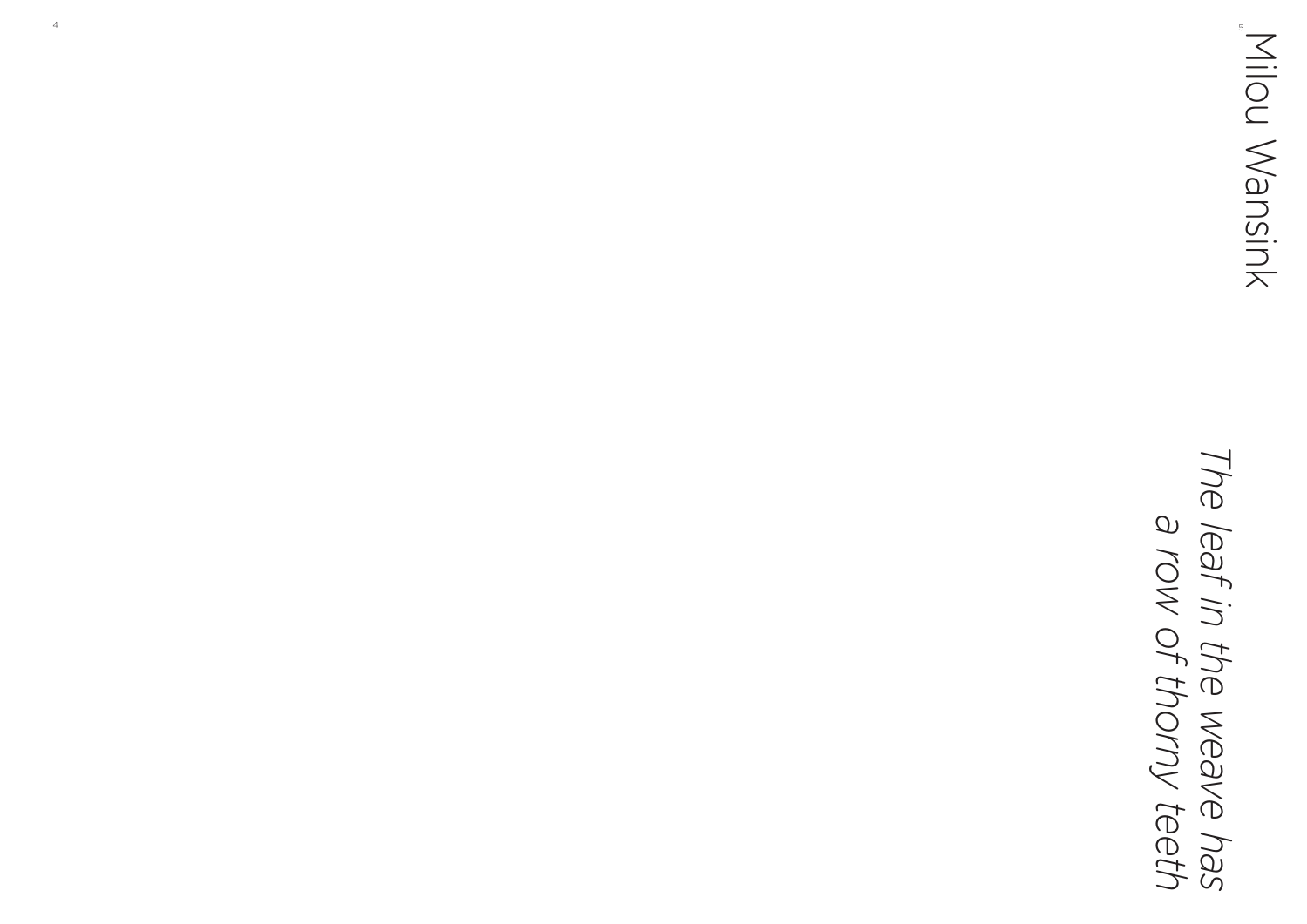### Windowsill Plants

And there I am, in my attic room with a window too large for the grey sky, but far too small for all my plants, fighting for a glimmer of light, writing my essay, one of the last remaining tasks of my study, again a phase of my life closing. Similar to the flower as it closes its leaves towards new developments. Outside my room, it is a turbulent world, war and conflicts are everywhere and millions of people are on the run. There is also another war going on: modern societies are destroying nature, they take more natural resources than the world can reproduce, industrial activities and intense traffic do change the climate. Many news items are about the effects of climate change.

I think a lot about the "forces and energies," which are contained within plants and flowers, and about the spiritual potential of the plant. Why would a plant or flower not have an emotional feeling of its own? A good friend of mine can hear a plant 'scream' when they get little or no water, as happened in a restaurant that she was visiting. I also sometimes see, when I walk the streets, occasional windowsills with "suffering" plants; you can see that they are 'crying'. I have to suppress the tendency to press the doorbell. I hope that my work will function as a doorbell, making people aware of the nature around them.

The relationship with the plant has always been there in my life. My relationship has deepened as my research and investigation progresses; an evolution like the germination of a seed and its development and growth into a plant, a talking plant. Sometimes, I experience the signs and cries the "windowsill plants" want us to see and hear, they become weaker and weaker as they lose

their strength and spirit. I notice the trees alongside the highway, the 'highwaytrees' ("grotewegbomen"), separated from their brothers and sisters by a main road and forever in the odor and particulate matter spat out by passing traffic. A living plant feels; can be unhappy; but cannot flee from her situation. But there is hope: even under the most difficult conditions, the plant adapts and continues to draw attention and demonstrate how beautiful the world is.

But my window is too small, my room too sealed from the outside world. I prefer to listen to the cry of the trees, bushes and plants. I want to stand up and ask for attention for the windowsill plants and highwaytrees that suffer from pain, and to make everyone aware of the beauty, the economic value, and most importantly, the essential function of the green world for human life.

*Not any plant is without motion, all growth is a sequence of movements; plants are constantly bending, turning and trembling in their desire to support their relatively heavy steel.1*

We use the leaves, roots, bark and stems of plants and trees as food or medicine. The flower represents a special stage in the life cycle of the plant, demonstrating her individuality and giving expression to her splendid and essential vitality. You may wonder why the flower possesses such a magnificent variety of colors, shapes, structures, attractants and odors. The flower of the plant is the beautiful outcome of the plant, her ultimate result in the housing of seeds to be sure of propagation. I believe that the flower not only plays a vital role (physical expression) in the breeding of the plant, but the flower is also the creative expression of the 'soul of nature'.

6<br>7

## Identity of nature

In browsing through the literature describing and explaining the evolution and the life of the plant, and paying special attention to the emotional and spiritual aspects, I noticed that for a long time plants were considered to have no consciousness and no self-determination.

In evaluating plants, Schopenhauer saw the perpetual recurrence of a restless and unconsciousness urge to execute (in a completely mechanic sort of way) all phases of their life process and life cycles. For me, this urge and activity of the plants is very exciting, and not much different than the behavior of human beings, and with more intelligence than Schopenhauer assumed. The plant has been looked at and evaluated from a human perspective and feeling. Ton Lemaire  $(1941 - )^2$  in his book 'Verre Velden' therefore warns of anthropomorphisation and anthropocentrism, precisely because man defined the plant from the perspective of human and animal qualities and abilities. The plant seems only to deal with nutrition, growth, and reproduction, and then to fade, in order to repeat the whole process.

Even without consciousness, the plant clearly possesses 'the phenomenon of expression' and a certain 'embodiment of her inner states.3 We can easily notice if houseplants are well looked after, but the question is whether it is just a matter of enough water, light and nutrition, or is there is more to be answered?

In the sixties, CIA agent Cleve Backster, started an experiment in which he noticed and validated the feelings and emotions of the Plant. In fact he was inspired by the work of Jagadish Chandra Bose. Backster connected plants to a lie detector, while he held a burning match under their leaves or cut their leaves. The lie detectors measured the same patterns and fluctuations as those measured when people were in stressful situations. Although plants are without central nerve systems, nowadays we know that plants react to light, temperature, scents and touch. Plants can feel pain, are sensitive to music and respond to the way people treat them. Plants seem to communicate with each other and react less passively to their environment than people think. Do plants have an aura or charisma? A private atmosphere around them? Is it justified to interpret the plants as phenomena, without asking yourself whether they really exist?

Vilém Flusser in his collected essays "Natural; Mind" describes the phenomenon of 'expression'. He writes:

*A curious fact: trees are almost invisible. Every attempt to contemplate them proves it. There is a dense, multilayered fog between the one who contemplates and the tree. ... There's something that's mysterious because it is nebulous. ... To be sure, trees are partially invisible for, shall we say, physical and biological reasons, as their largest part is buried under the ground. Such a mundane and apparently obvious fact tends to be forgotten, however, by many of the thinkers that take trees as structural models (trees are in fact the preferential model)4*

You might think that Flusser considers the tree as a phenomenon, the phenomenon of expression and embodiment of its inner states. In the way he looks at trees, the tree demonstrates its inner feeling.

<sup>1</sup> France, Raoul Heinrich -1874-1943- In 1906 begon France aan het achtdelige monumentale werk *The Life of Plants* waarvan de vier eerste delen -1906-1910- door hem zelf geschreven zijn. In 1922 publiceerde hij een versie over de aarde, in een boekje *Das Leben im Akkerbodem, Life in the Soil*.

<sup>2</sup> Lemaire, Ton -1941- *Verre Velden; Essays en Excursies*. 1995-2012

<sup>3</sup> Scheler, Max Ferdinand -1874-1928- vooral bekend om zijn werk

*In de Fenomologie en de Wijsgerige Antropologie*

<sup>4</sup> Flusser, Vilhelm -1920-1991- uit de essays *Natural:Mind, Naturale Mente*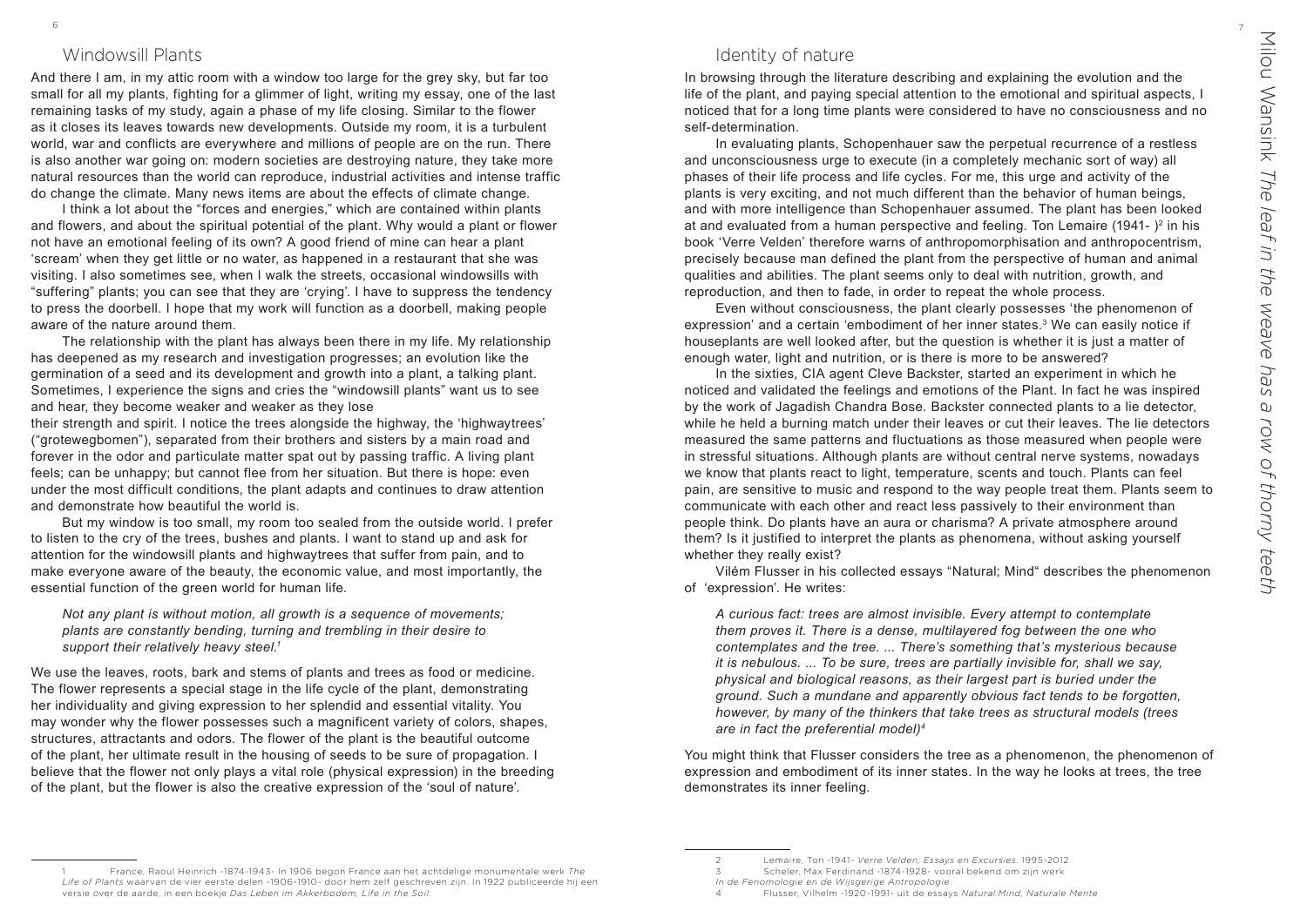Due to the very large variety in the manifestations and lifestyles of plants, it is difficult for us to understand and interpret the 'expression' or outside look of the plant. It takes a lot of patience, expression, attention, and above all love, in order to even somewhat understand the plant. I write with empathy about the plant, for in my handling of plants I give and receive love.

# Living plants in motion

Plants move their bodies as freely and gracefully as the most agile people or animals. The only reason that we, as humans, do not see it, is that the plants do so at a much slower pace than men. Raoul France writes,

*The roots of plants dig themselves looking for a way into the ground, buds and twigs turning and rotating in certain circles, branches, leaves and blossoms tremble and react on changes in their environment, tendrils circle around and stretch ghostly arms to feel what surrounds them. People only think that plants are immobile and numb, because they don't take the time and effort to look at plants closely enough.5*

Worm-like rootlets, which Darwin compared with the appearance of brains, constantly dig downward into the earth, with thin white threads, absorbing water and minerals, during their journey. With their small hollow chambers, in which ball starch may rattle, the root tips follow the direction determined by the forces of gravity. If the soil is dry, the roots move towards moister ground. Their forces can be so strong that they even find their way into pipelines and are powerful enough to cleave concrete.

in ongoing events and phenomena, where man — caught as he is in his peoplecentric view of the world subjectively revealed to him by his five senses — knows nothing about them. The entire plant world lives in response to the movement of the Earth and its satellite, the moon, and to movements of other the planets of our solar system. Perhaps it will one day be demonstrated that the plant world is also under the influence of the stars and other celestial bodies in the universe.<sup>6</sup>

And why does the flower of the plant have such an impact on our emotional lives? In the Eastern spiritual tradition, the lotus, which rises from the mud to thrive in pink splendor, is a symbol of spiritual unfolding. This view of the unfolding of the plant is similar to the cycle of human life: birth, growth, adulthood, fertility, insemination, parenthood, wisdom and spirituality, old age anddeath, under any circumstances whatsoever. Why am I so fascinated by the life of plants underground? I can spend hours looking at the roots of fallen trees and I am fascinated by my rooting home plants and the development and growth, in water, of the root structures of my plant cuttings. Roots that weave in an erratic behavior, tortuous, like daily life, with her curves and obstacles. The idea that there, below the ground, an enormous network of root structures exists and flourish, has a great impact on my thinking and my work. Everywhere in the world, stringy roots are active in building and maintaining a complex and interactive web of natural foundations and roads. This web is referred to as the rhizome. The legs of the plant or tree, as part of the rhizome, are underground, which one cannot see.<sup>7</sup>

Pat, dance, get stuck, stand still, twist and shout, find new paths and roads, become stronger and weaker. For sure I will transport water and plant seeds, there has to be a reason why I am wind. Again "weather" will live. I know that the seed pods that I pick up and take someplace else shoot and create new life, as a servant and not as a God. But I am not easy: I rub, beat, am hard and icy cold, quench, heat and burn, cool, cut, slide, do melt. I can create symbiosis, reflect anger, bring satisfaction, make fatigue, change mood, surprise, bring creativity, innovative, be hypnotic, surprise in illuminating, and aggravating, delivering of scents and freshness. The sun is my friend, I act as her servant and she rewards me with keeping me busy.\*

Is the plant capable to plan and see its growth path and make changes to cope with changing circumstances? Or is it more a feeling? I do not think that the plant is a robot in a mechanical or electrical way. Plants are able to act purposefully; they may stretch themselves to directions and places they like or in a mystical way follow paths we can't understand. Plants that behave so confidently, so differently, and so responsively to the outside world need to have some means of communicating with each other and this outside world, similar to, or even better than our human senses. Plants register and take

In my work I am entangled in an interactive process with nature, absorbing its ever changing expression and constant motion. I walk around and come across biological material and watch and meet plants. During these encounters, a concept for my work emerges. I try to tune into the plant, to enter into a kind of pre-relationship and then select a few for my work later, and, while doing so, absorb the energy and the essence of the plant. After that, a period of review and investigations commences. In this important period, I undergo a complex inner process where I have to handle my encounter with the plant, an "exchange of souls". I compare it with entering into a true-relationship with somebody, which will be present in my work. The specific quality of such a relationship is the result of an interaction between the plant and me. You catch it, if it were, the Deva, the essence of the plant living further in my work. Deva, the collective noun for all supernatural beings like fairies, angels, elves, goblins, sylphs, gods, devils and a lot of other creatures. Raoul France stated, and I agree with him, that plants originate from Devas. We humans are creatures that are not separated from nature, but we are part of and communicate with the living sphere.<sup>8</sup>

# The Plant Legs

Tearing out a plant does not bother the rhizome, which will grow and develop further, without having a strategy or a plan or individual preferences. It is just there, the one rhizome connected with the other, combined and connected in a dynamic way covering most parts of the earth. Is the rhizome not an analogy for our worldwide internet, whereby everybody and everything is connected?

### Deva

8<br>9

<sup>5</sup> France, Raoul Heinrich -1874-1943- In 1906 begon France aan het achtdelige monumentale werk *The Life of Plants* waarvan de vier eerste delen -1906-1910- door hem zelf geschreven zijn. In 1922 publiceerde hij een versie over de aarde, in een boekje *Das Leben im Akkerbodem, Life in the Soil*.

Notes of my own green thoughts

<sup>6</sup> France, Raoul Heinrich -1874-1943- In 1906 begon France aan het achtdelige monumentale werk *The Life of Plants* waarvan de vier eerste delen -1906-1910- door hem zelf geschreven zijn. In 1922 publiceerde hij een versie over de aarde, in een boekje *Das Leben im Akkerbodem, Life in the Soil*. 7 Flusser, Vilhelm -1920-1991- uit de essays *Natural:Mind, Naturale Mente*

<sup>8</sup> Bose, Sir Jagadish Chandra -1858-1937- *Response of the Living and Non-living*. 1902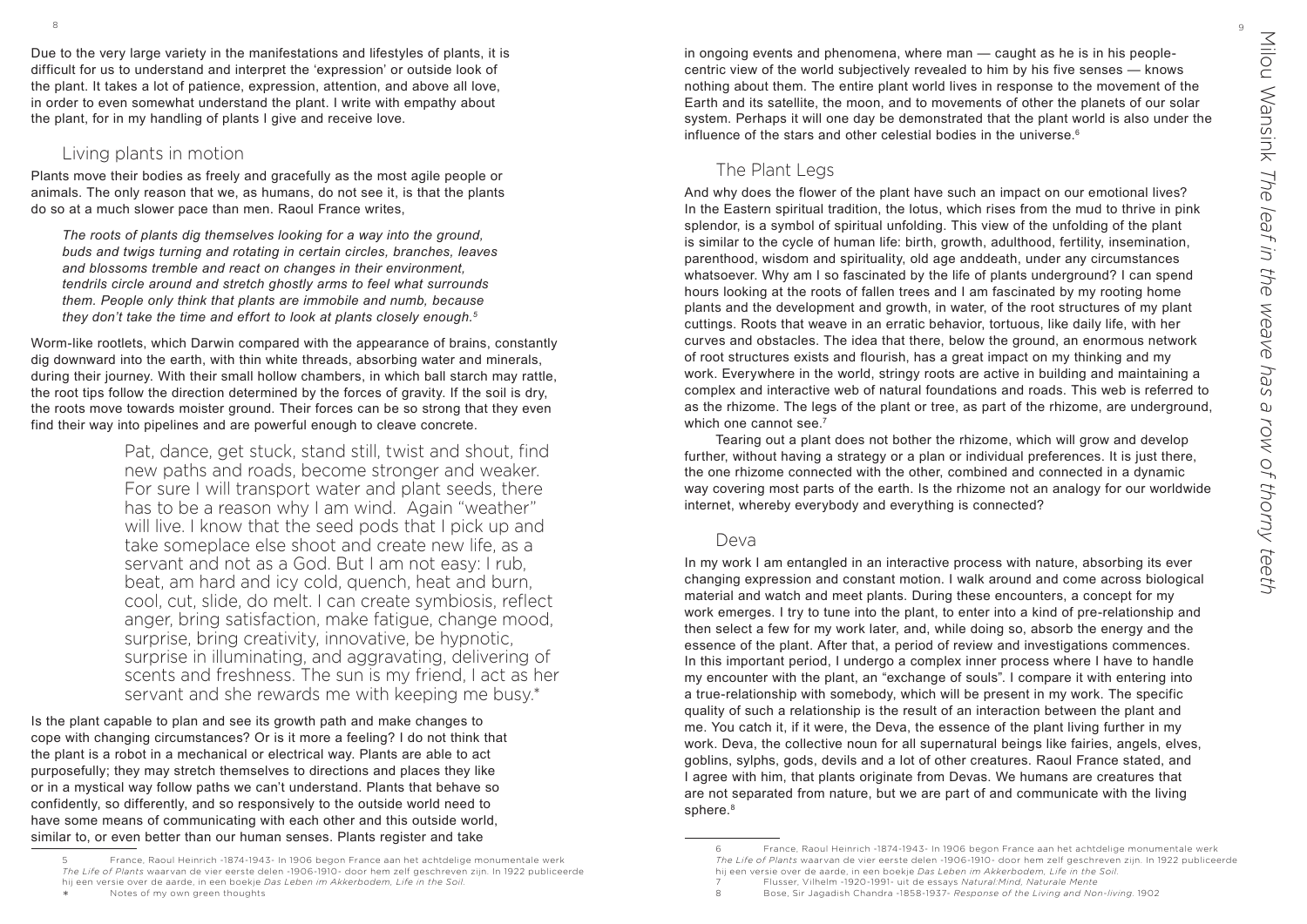When I travel to warm countries I always bring with me a bigger suitcase, with my tools, the shear, my garden gloves, twine and a large hessian bag, because I know that in my return to home, I will bring back meaningful parts of plants and other natural materials. When picking and selecting plant material, I will never damage the roots, so the plant will grow further and stronger. Sometimes, when I cycle to school, with bags full with plants and branches, I most certainly look like a living and moving bouquet myself!

The spine in any form whatsoever, is the main subject in my collection; from the great spine of the Acacia to the knits and spines of the wild rose. Spines and thorns function to repel the enemy, they prick, and may act as nail guns, which go off if you get too close. Prick protective fabrics with crochet hooks. Sometimes a plant's defense involves clever tactics. For example, the large hollow spines of the Acacia Collinsii provide shelter to ants, which in return protect the plant against herbivores.<sup>9</sup>

# Prickly Spine

Trees and plants cannot just run away from danger. Therefore, I became interested in how plants protect themselves. Plants have several defense mechanisms to protect themselves from their enemies, like insects, birds and herbivores. Most of the defense mechanisms are based on physical hurdles and toxic substances and gasses. But for many plants and trees there is a painful dilemma: they often need insects, birds and also mammals for their fertilization and reproduction. Rejection and attraction is a complex dimension of plant life.

In general one finds the cactus to be an extraordinary and somewhat weird plant; the combination of the shape, color, thorns and sometimes-beautiful flowers distinguish the cactus from most plants. When they are without bloom, most people don't pay attention to them. However, there is a growing number of aficionados who appreciates the variety in shapes and different characteristics they have, they differ in the same way that humans differ from each other. When I look at a collection of different cactuses it is as if they begin to speak, each in its own language, by shape, growth, habit, spines and color. While looking, I become overwhelmed by a swarm of phenomena of colors and shapes, as in a kaleidoscope, and in front of all their performances it is easy to get confused. We cannot understand their sense of direction and their growth path and are afraid to touch the prickly creatures. How strange and wonderful and misunderstood the cactus may be in its stolidity, intransigence, its threat and menace, her peace and her resignation or somber fury, it leaves no one indifferent, who is absorbed in this plant species. Maybe we recognize our struggles with and dealings in our life. Also we, in our sometimes strange manifestations and wonderful wear, our costumes and outfits, are often misunderstood in our pathos and intransigence, as we experience our own threats and menaces, and in calm and resignation, face the grim, dreary and complex

Frequently it happens that my legs and feet are stuck into the ground. "Look, my legs penetrate into the ground; my toes spread and put little footsteps in the underground!" I anchor my nails to 'kleiige rotsen ' (clayish rocks). 'Rotsnagelsporen ' (rock-nail traces) are engraved and form paths for the underground water that flows around in the dark and moist land. 'Hoornoverdekking' (the cover by horn) covering, protecting, an instrument of my foot, acts as large spines that I embrace because they assist me in digging, sticking and clinching. 'Hoornhaar' (the baby hair of horn) gives me warmth and a fuzzy feeling while my 'plantfeet' dig further into the earth. My horns are black from Earth, and thus I leave black traces and black spots behinds. Sometimes I wear my sandals of tree bark or leather to protect myself from the chilly wind and weather. Dancing leaves, love, swaying branches, the color green superior, branches that want to embrace me, bushes like cheerful curly hair, you know that they hear and feel me.\*

## Thorny Cactus

environment around us.

In order to deal with the harsh conditions of nature, we know that the spine was once a blade that slowly transformed into a spine. When looking at the spine, do we experience the spine's memory of a time when the spine was still a plant leaf? Like an older person thinking of his youth?

Such a gray hairy cactus, such a stately Torch Cactus, such a characteristic Disk cactus and thorny Cactus Ball: What spines! As hard as horn, as sharp as needles. Ouch, you prick me! You need to know how to deal with them. Like the beekeeper and his bees, the gardener with his roses, and the man with his human friends. For they are in principal not unfriendly, they sting only if you incorrectly handle them. It is not so different from how people must behave in dealing with each other.

The pointy spine (in my work) is like an outstretched hand with nails, which is being given and that you take in a certain way, as an analogy for making contact in real life. Avoiding painful encounters, but also like the hooking of the spine as the comforting hand that takes you further in our chaotic life. The stimulus that shakes you, reminds, revealing your own irritability, sometimes as if stung by a wasp. The deep puncture of the stabbing in the side after a bit of running, the sting of a burr until the blood flows, pain.

> Devilish spines, sawing rosebud, intrigued crop, eggs with eyes, choking nostrils, war loving berries squirt ink, dripping from their corners of the mouth, chewed roots, shooting balls of goo, fires its sticky balls with a motorized and electrified intensity, red teeth, an awl to bite through the plant, the tips of the plant as instrument to nibble. If you turn around the plant a body appears, the root has the appearance of a certain hairstyle, stem or trunk and branches as his limbs.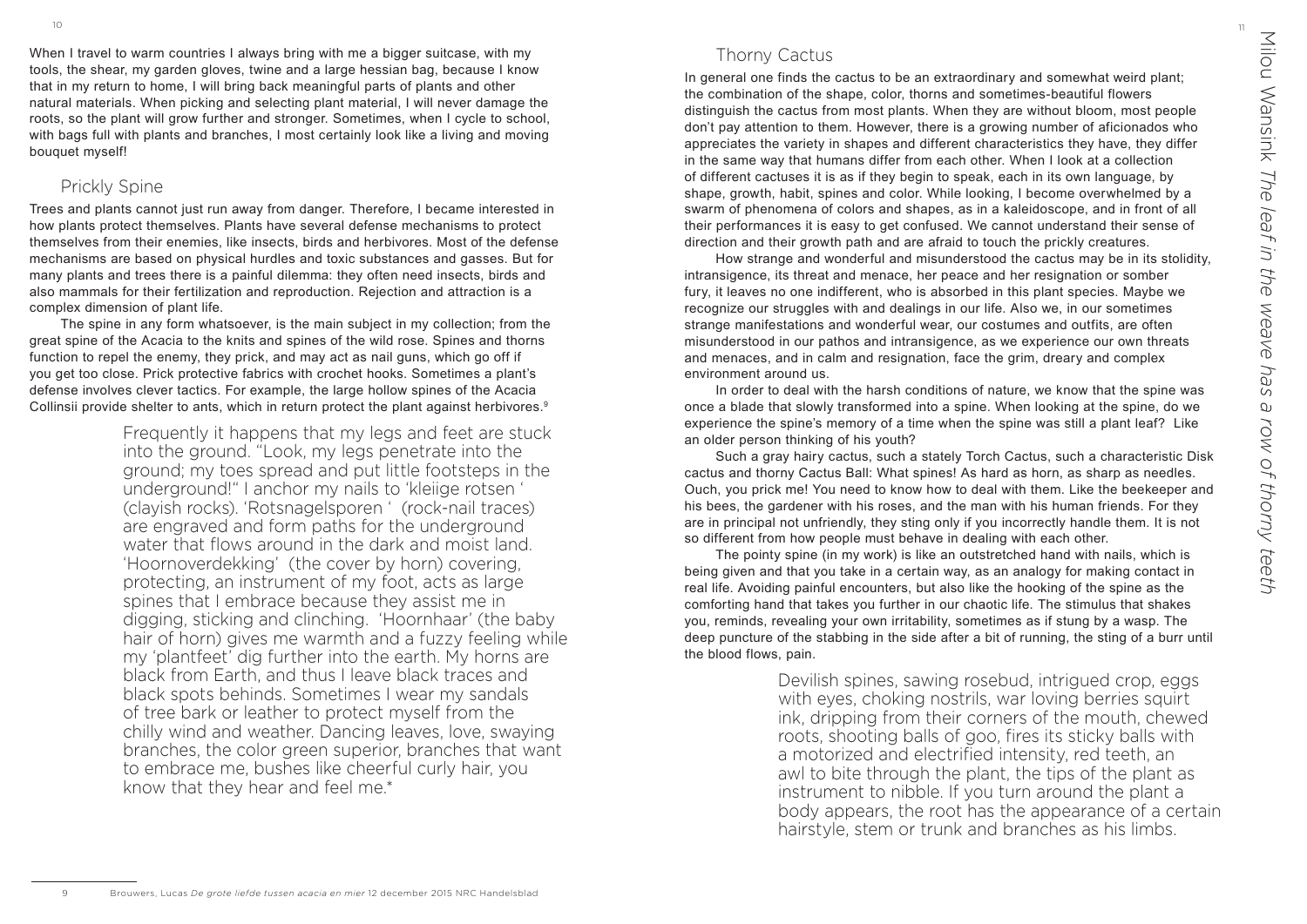Clematis is the thread of the devil, linaria is his ribbon, nettles are his darning needle and indigo is his paint. Tritoma with his brilliant red blossom is his poker. Ground ivy and houseleek are his chandeliers and the mandragora officinarium is his candle. His snuffbox is the puffball. Spotted dead nettle is his apron, the ipomoea cairica is his garter and he polishes his boots with mulberries.<sup>10</sup>

# The leaves and flowers seek rapprochement, like fingers that want to grasp something, guided by the pulse of the open and close. To assimilate and to swallow.\*

### Clean Cut

I often take some equipment and tools with me when I commute, travel, or just walk or bike around. I am always searching for natural material, which I can use for my work. I never forget my gloves, because you have to be careful. And I think: you can also better approach most people with gloves on! And what is stuck to the plant, I cut with scissors, to minimize the damage, a 'clean cut', bringing clarity! An item sought among man: clarity. A growing young plant needs, just like children, the support of sturdy branches, in its urge to find as much light as possible, or to find safety and security. Every plant has instruments and weapons to protect itself, just as man has his weapons and armies. I sometimes wonder, whether, and in what way, humans have copied certain properties of the plant. When we talk about the spines it is a clear reference to plants. How did the term spine become integrated in our language so often and in so many ways? All kinds of expressions and sayings are derived from words and language related to plants. And not only words and phrases, the look of some objects are derived from the spine: The 'punk movement' was pronounced prickly, with spiky studs, pins, points and spiked hair. The plant has the spine for protection, for the 'punker ' spines had a more aggressive purpose, a kind of weapon, a symbol of resistance against the establishment.

# Green Coat, a chain of growths

In my work I want to realize a connection between textiles and plants. To show the beauty of the plants, but certainly also to create awareness in the observer of the beauty and importance of nature. Without green plants, humans could neither breathe nor eat. At the bottom of each leaf are many motile stomata in the process of devouring carbon dioxide and emitting oxygen. Actually, the green shell of the world is active every day in the marvelous process of photosynthesis, the production of oxygen and food for humans and animals. Most of what we eat during our lives is based on plants, which compose matter out of air and earth, by means of the sun. The other parts of our diet, composed of animal products and by-products, in turn, are derived from plants. All food, all drinks, intoxicants, drugs and medicines, which feed animals and keep us alive, when used in the right way, we owe to the action of photosynthesis. Sugar gives us starches, fats, oils, waxes and cellulose. Man is dependent on cellulose as a raw material for his shelter, clothing, fuel, fibers, basketry, cordage, musical instruments, and the paper on which he writes his thoughts.

The wind ripped the curls off my head. My torso is firmly rooted in the soil beneath, in the dark earth. My branches are the spines of my hair growing out of my head. In autumn the wind blows through my hair, as a present and preparation for the winter, I let my leaves free to travel with the wind. A happy feeling, a fresh air sends my hair dancing dance, and me smiling. The wind shakes me awake but is sometimes too noisy, and the wind's force makes me feel as though my arms and legs are torn. I let my environment know by rustling and whistling with my branches and leaves.

# Excitation and connection through the combination of the Rhizome and Spines

During my youth plants and nature surrounded me. I was very conscious of the More and more I am convinced that I, subconsciously, want to a statement My work is inspired by the rhizome and root systems of trees and plants, In my work I use a lot of organic material derived from root systems. But to There is an interesting relationship between the wool, the process in which

effects the seasons had on the plants but also on animals and on people. The flowers and the bees, the joy when it becomes spring, the sometimes-present gloom during the dark days. I burned my fingers not only at the stove, but I also poked my finger on challenging and beautiful cactuses standing on the windowsill of my room. At that time, I did not know the meaning of words or expressions like 'interaction' or 'connectivity', but I had a kind of feeling that I could communicate with plants and strangely enough I experienced that one way or the other they communicated with me! In my adolescent years, my clothing choice was also determined by the natural patterns and colors around me. My empathy towards nature is expressed in my fashion design, textiles and work. The reasons for this drive were, and still are, difficult to explain. Which phenomena do I want to demonstrate? Nature itself? Or did, and do I, have other reasons that I want to explain and communicate through my textiles and work? By now I realize the complexity of our society. Part of modern mankind is detached from nature, or is even capable of destroying nature. This is even more remarkable since we, from a historic perspective, have only known much more about the origin of life and the dynamic processes behind it for a short time. in my work: *Humanity can learn from Nature because it is part of Nature!*  interweaving, burying, shrinking, drying, giving water: they are like my children. attract attention I also go back to my childhood: I make use of cactuses and their spines. Not only to demonstrate the beauty of nature and how nature protects itself, but on occasion, to bring a little pain to the careless spectator to raise awareness of the statements I want to make. However, to compensate for possible pain, I often make often use of sheep's wool. This material has a protective function in a friendly dimension, and demonstrates clearly the interaction between nature and people. fleece becomes wool, the plant, the spine, a living system, textile, wool textile, wool and lint from the plant, transporting seeds, providing protection and comfort, hairy as

the shooting, the rooting, the studying, working with materials, growing, weaving,

an agreement with flora, fauna and the wild man.